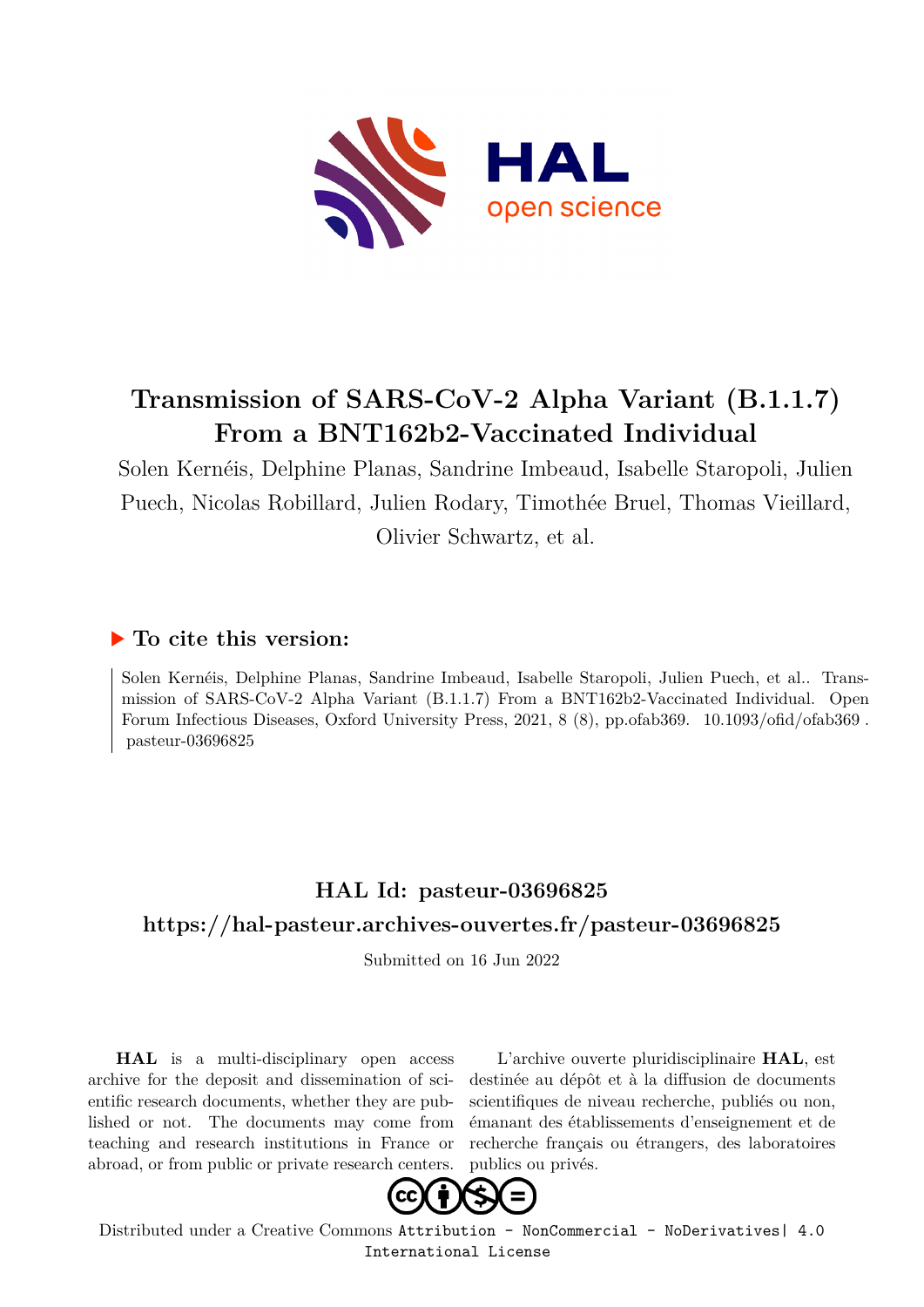BRIEF REPORT

# Transmission of SARS-CoV-2 Alpha Variant (B.1.1.7) From a BNT162b2- Vaccinated Individual

#### **Solen Kernéis, 1,2 Delphine Planas, 3,4 Sandrine Imbeaud, 5 Isabelle Staropoli, 3,4 Julien Puech, 6 Nicolas Robillard, 6 Julien Rodary, 6 Timothée Bruel, 3,4 Thomas Vieillard, 7 Olivier Schwartz, 3,4 Laurent Belec, 6,8,9 Hélène Péré, 5,a and David Veyer5,6,a**

<sup>1</sup> Equipe de Prévention du Risque Infectieux, AP-HP, Hôpital Bichat, Paris, France, <sup>2</sup>Université de Paris, INSERM, IAME, Paris, France, <sup>3</sup>Virus & Immunity Unit, Department of Virology, Institut Pasteur, CNRS UMR3569, Paris, France, <sup>4</sup> Vaccine Research Institute, Faculté de Médecine, INSERM U955, Université Paris-Est Créteil, Créteil, France, <sup>5</sup>Centre de Recherche des Cordeliers, Sorbonne Université, Université de Paris, INSERM U1138, Paris, France, <sup>6</sup>Laboratoire de Virologie, Service de Microbiologie, Hôpital Européen Georges Pompidou, Assistance Publique-Hôpitaux de Paris, Paris, France, <sup>7</sup>Laboratoire Biosmose-idf, Rueil-Malmaison, France, <sup>8</sup>INSERM U970, PARCC, Hôpital Européen Georges Pompidou, Faculté de Médecine, Université de Paris, Paris, France, and <sup>9</sup> Faculté de Médecine, Université de Paris, Paris, France

Cases of severe acute respiratory syndrome coronavirus 2 (SARS-CoV-2) acquisition after vaccination with BNT162b2 have been described, but the risk of secondary transmission from fully vaccinated individuals remains ill defined. Herein we report a confirmed transmission of SARS-CoV-2 alpha variant (B.1.1.7) from a symptomatic immunocompetent woman 4 weeks after her second dose of BNT162b2, despite antispike seroconversion.

**Keywords.** BNT162b2; SARS-CoV-2; transmission; vaccination.

BNT162b2, an mRNA vaccine encoding the spike protein, was the first licensed vaccine against coronavirus disease 2019 (COVID-19). In macaques, BNT162b2 induced strong antispike-specific immune responses associated with potent protection of the upper respiratory tract against challenge with infectious severe acute respiratory syndrome coronavirus 2 (SARS-CoV-2) [1]. Vaccine effectiveness of BNT162b2 against symptomatic COVID-19 was estimated around 95% 7 days after the second dose, both in the phase 3 randomized pivotal trial [2] and in the nationwide mass vaccination campaign in Israël [3].

Received 7 June 2021; editorial decision 3 July 2021; accepted 8 July 2021. <sup>a</sup> Equal contribution

**Open Forum Infectious Diseases®2021**



Despite high effectiveness for preventing both symptomatic and asymptomatic SARS-CoV-2 infection [3–6], recent observations point to the remaining risk for SARS-CoV-2 acquisition in a minority of individuals fully vaccinated with BNT162b2. In 36 659 health care workers (HCWs) undergoing weekly testing by polymerase chain reaction (PCR) assay of nasal swabs, the absolute risk of testing positive for SARS-CoV-2 was estimated at 0.05% in those who had received the second vaccine dose  $\geq$ 2 weeks earlier [5].

Although uncommon, acquisition and transient nasal carriage of SARS-CoV-2 in vaccinated individuals raise the question of their ability to subsequently transmit the virus, thereby contributing to residual transmissions in the community.

We herein report a documented case of SARS-CoV-2 (B.1.1.7; alpha variant) transmission from a BNT162b2-vaccinated adult to 1 contact case >30 days after a full vaccination scheme.

## CASE REPORT

The index case (#P1) was a 42-year-old female HCW with no remarkable medical history. She had a negative serological assessment on June 2020 and received 2 doses of BNT162b2 on January 14 (batch number EJ6795) and February 10, 2021 (batch number EJ6789), respectively. Both vaccine doses were administered <6 hours after reconstitution.

On March 18, 2021 (36 days after the second dose), #P1 had a face-to-face contact at a 1.2-meter (4 feet) distance without a mask with 3 other individuals. All 4 participants spent around 3 hours in the same room, ventilated by opening 2 windows. They had no direct physical contact and did not share glasses or cutlery. #P1 was asymptomatic at the time of contact. Twenty-four hours later, she reported mild rhinorrhea and moderate asthenia, with no other symptoms. Anosmia appeared in the following 24 hours. Nasopharyngeal rapid antigen testing (Panbio COVID-19 Ag Rapid Test Device, Abbott) performed on March 21 (48 hours after symptom onset) was positive and confirmed the same day by reverse transcription PCR (RT-PCR; cycle threshold [Ct], 28; 106 000 copies of N gene RNA copies in the entire sample as measured by droplet digital PCR). She declared no contact with COVID-19 cases in the past 14 days. The source of acquisition remains unknown.

At the time of contact, #P2 and #P3 were fully vaccinated with BNT162b2. #P2 had received the second dose 28 days earlier and #P3, who had laboratory-confirmed COVID-19 on October 2020, received 1 dose 32 days before contact. Both #P2 and #P3 remained asymptomatic in the following weeks. #P2 had a negative antigen test on day 3 after contact. Both #P2 and #P3 had a negative RT-PCR test on day 8.

Correspondence: David Veyer, PharmD, PhD, Laboratoire de Virologie, Hôpital Européen, Georges Pompidou, 20 rue Leblanc, 75015 Paris, France [\(david.veyer@aphp.fr](mailto:david.veyer@aphp.fr?subject=)).

<sup>©</sup> The Author(s) 2021. Published by Oxford University Press on behalf of Infectious Diseases Society of America. This is an Open Access article distributed under the terms of the Creative Commons Attribution-NonCommercial-NoDerivs licence [\(http://creativecommons.org/licenses/](http://creativecommons.org/licenses/by-nc-nd/4.0/) [by-nc-nd/4.0/](http://creativecommons.org/licenses/by-nc-nd/4.0/)), which permits non-commercial reproduction and distribution of the work, in any medium, provided the original work is not altered or transformed in any way, and that the work is properly cited. For commercial re-use, please contact journals.permissions@oup.com <https://doi.org/10.1093/ofid/ofab369>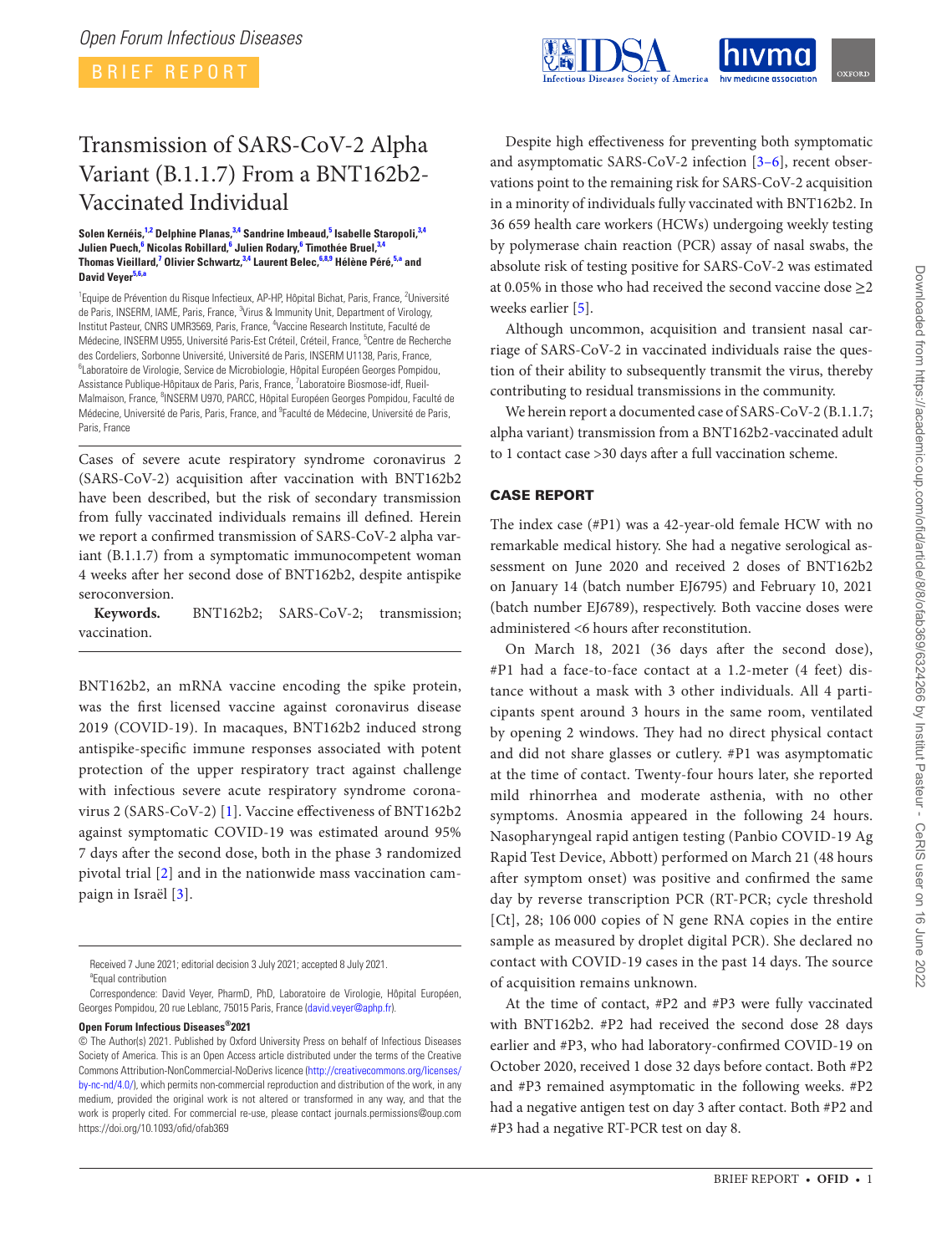In contrast, #P4 declared headaches and fatigue 4 days after contact (the nasopharyngeal antigen test was negative on the same day) and tested positive by RT-PCR on day 8 (Ct, 21). #P4 received a single dose of ChAOx1 vaccine 8 days before the contact. Both the index case #P1 and the contact case #P4 fully recovered 2–3 days after symptom onset. The timeline of vaccination, exposure, and testing is summarized in Figure 1A. In-depth questioning did not identify any common contact shared by P1 and P4 within 1–2 weeks preceding D0: They live and work in different cities and do not work in the same professional sector as their respective household members.

### **Infectivity of #P1's Nasopharyngeal Sample**

#P1's nasopharyngeal swab sampled on March 21 (3 days after contact and 2 days after symptom onset) was tested by S-Fuse assay as described [7]. This rapid culture test is based on U2OS-ACE2-TMPRSS2 GFP1-10 or GFP 11 cells, also termed S-Fuse-T cells, which become GFP+ when they are infected by SARS-CoV-2. The nasopharyngeal swab was added to the S-fuse cells at serial dilutions from 1:10 to 1:1 000 000. Eighteen hours later, cells were fixed with 2% PFA and stained

with Hoechst (dilution 1:1000, Invitrogen). Images were acquired with an Opera Phenix high-content confocal microscope (PerkinElmer). The GFP area and the number of nuclei were quantified using Harmony (PerkinElmer). The viral titer (infectious units/mL) was calculated from the last positive dilution, with 1 infectious unit (IU) being 3 times the background (GFP area in noninfected controls). The viral titer was of 98 IU/ mL (1.99 log IU/mL), confirming the infectiousness of the nasopharyngeal swab collected 2 days after symptom onset.

### **SARS-CoV-2 Whole-Genome Sequencing Evidencing Transmission Between #P1 and #P4**

Full-length viral genomes were obtained by Illumina sequencing [8]. Multiple sequence alignment of DNA sequences was performed with Clustal Omega (version 1.2.2). Phylogenetic tree inference was based on the Neighbor-Joining method, and genetic distances were computed using the Tamura-Nei model [9]. SARS-CoV-2 MN908947.3 was used as the reference strain, and genomes were classified into lineages using Pangolin. The phylogenetic tree includes all the sequences (286 sequences including 198 B.1.1.7



Figure 1. Evidence of transmission of B.1.1.7 (alpha variant) from BNT162b2-vaccinated #P1 to #P4. A, Timeline of vaccine injections, contact, and testing in #P1 and #P4. B, Phylogenetic tree including #P1 and #P4 B.1.1.7 identical sequences (black arrow) in a representative group of other circulating SARS-CoV-2 strains from the same geographical area (286 sequences including 198 B.1.1.7 sequences) at the time of #P1 and #P4 sampling. Genomes were classified into lineages using Pangolin. C, Neutralization curves with serum from #P1 at day 4 postcontact against the D614G (B.1), B.1.1.7 (alpha variant), and B.1.351 (beta variant) infectious viral variants. Abbreviations: RDT, rapid diagnostic test; RT-PCR, reverse transcription polymerase chain reaction; SARS-CoV-2, severe acute respiratory syndrome coronavirus 2.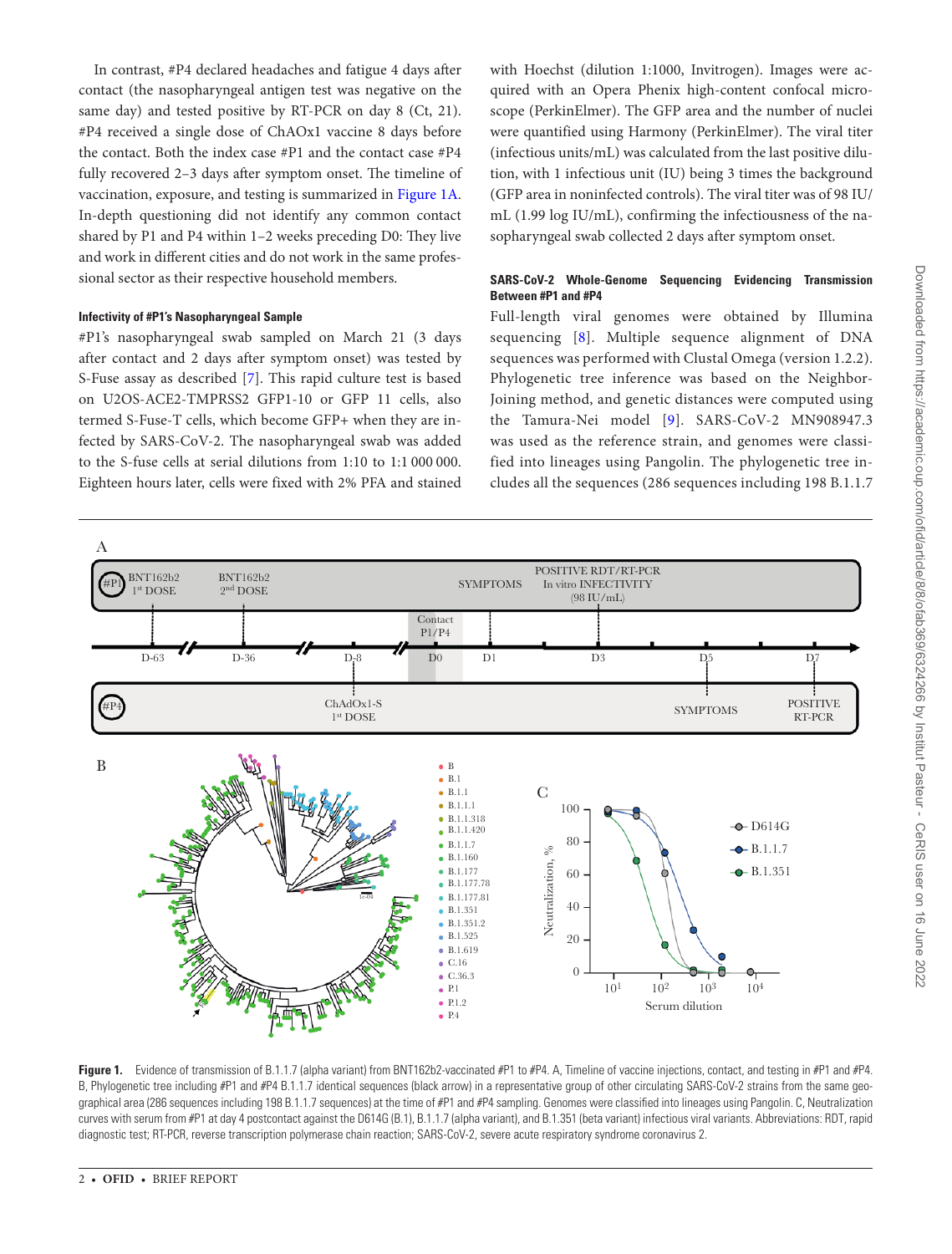sequences) generated by our laboratory between March 11 and April 22 that are available on GISAID [\(Supplementary](http://academic.oup.com/ofid/article-lookup/doi/10.1093/ofid/ofab369#supplementary-data) [Data\)](http://academic.oup.com/ofid/article-lookup/doi/10.1093/ofid/ofab369#supplementary-data). Sequences of the #P1 and #P4 strains showed 100% identity (Figure 1B).

### **#P1 Serum- and Nasopharyngeal-Specific Antibody Detection**

#P1 serum was collected the day after the positive RT-PCR test (40 days after the second dose of vaccine and 4 days after the contact). #P1 was confirmed to be HIV negative, and the plasmatic protein electrophoresis was normal. Antinucleoprotein serology assessed using Abbott SARS-CoV-2 immunoglobulin (Ig) G assays (Des Plaines, IL, USA) was negative, while antispike serology assessed using Beckman Coulter Access SARS-CoV-2 IgG assays (Brea, CA, USA) was positive (index value, 7.9; positivity threshold, 1). SARS-CoV-2 antispike antibody detection in serum and in the nasopharyngeal sample was also performed using the S-Flow assay as recently described [10]. Serum was positive for both specific IgG and IgA (83% and 55% of positive cells, respectively), while the nasopharyngeal sample was weakly positive for IgG and negative for IgA (28% and 3%, respectively). Live virus neutralization assay against the 3 main circulating variants D614G (B.1), B.1.1.7, and B.1.351 (beta variant) was performed as recently described [11] to evaluate the effective neutralizing activity of #P1 serum (Figure 1C). The dilutions required to inhibit 50% of the infection  $(ED_{50})$  were 137.2, 247.3, and 47.73 for the D614G (B.1), B.1.1.7, and B.1.351 variants, respectively. These results are in the range of data obtained from BNT162b2 vaccinated people with the same technique [11].

### **DISCUSSION**

We herein reported the case of a healthy adult woman with laboratory-confirmed SARS-CoV-2 infection 36 days after receiving the second dose of the BNT162b2 vaccine, who transmitted the virus to another individual during a 3-hour face-to-face contact. This case is the first to describe a documented transmission of SARS-CoV-2 after a full vaccination scheme with BNT162b2.

The clinical context and virological findings strongly suggest transmission of the #P1 strain to #P4. Both patients had only 1 contact on March 18, and the timeline of symptom onset was consistent with known incubation times. Genome sequencing showed 100% identity between both strains, and #P1's nasopharyngeal sample was still infectious in vitro 3 days after contact. No other common source of infection of #P1 and #P4 could be found. Moreover, the phylogenetic tree shows that in our local area, on a large period of time surrounding the sampling of #P1 and #P4, we could not find any other sequence identical to the #P1 and #P4 sequences. This reinforces the idea that identity between the #P1 and #P4 sequences was not due to randomness.

In Israel, the SARS-CoV-2 RNA load in oro-nasopharyngeal swabs was substantially reduced for infections occurring 12–37days after the first dose of BNT162b2 messenger RNA vaccine [12]. In Chicago, Illinois, 22 skilled nursing facility residents and staff members presented SARS-CoV-2 breakthrough infections despite being fully vaccinated. The median interval from last dose to positive test (interquartile range) was 29 (23–42) days [13]. Our observation confirms that SARS-CoV-2 infection can occur despite the presence of circulating neutralizing antibodies induced by vaccination. #P1 serum could not be tested for neutralizing activity before infection, but 2 days after symptoms onset. Anti-N antibodies were negative at that time point. Therefore, the neutralizing activity observed here could only be due to BNT162b2 vaccination, although a rapid anamnestic anti-S response soon after the infection cannot be formally excluded. Despite the absence of correlates of protection, Khoury et al. recently estimated the neutralization level for 50% protection against detectable SARS-CoV-2 infection to be 20.2% of the mean convalescent level [14]. #P1's neutralization titer was around 13% of the mean convalescent titer of our convalescent cohort [15]. This low titer was not sufficient to prevent infection or transmission. This case further suggests that, at least in some individuals, vaccination does not provide sufficient immunity to prevent nasopharyngeal shedding of SARS-CoV-2, allowing consequently for viral transmission. Illustration of significant upper respiratory tract infectivity despite vaccination in some immunocompetent individuals, although rare, mitigates the putative effect of BNT162b2 vaccine on transmission. The transmission described here occurred with the B.1.1.7 SARS-CoV-2 variant, against which neutralizing antibody response after vaccination was shown to be comparable to the vaccine strain [11]. Whether other variants, such as B.1.351 (beta variant), against which vaccine-induced antibody neutralization is weaker, would be more transmitted from vaccinated individuals will deserve investigation.

Overall, this case confirms that in the event of SARS-CoV-2 infection in a fully vaccinated individual, the risk of virus transmission to nonimmunized persons persists. Nevertheless, the reduction in transmission from vaccination will be the product of the reduction in infections seen after vaccination and any reduction in relative infectiousness in those who are vaccinated. Our work underscores the critical importance of continued public health mitigation measures (masking, physical distancing, daily symptom screening, and regular testing, even in vaccinated individuals with mild symptoms), in both vaccinated and unvaccinated individuals, until herd immunity is reached at large.

#### Supplementary Data

Supplementary materials are available at *Open Forum Infectious Diseases online*. Consisting of data provided by the authors to benefit the reader, the posted materials are not copyedited and are the sole responsibility of the authors, so questions or comments should be addressed to the corresponding author.